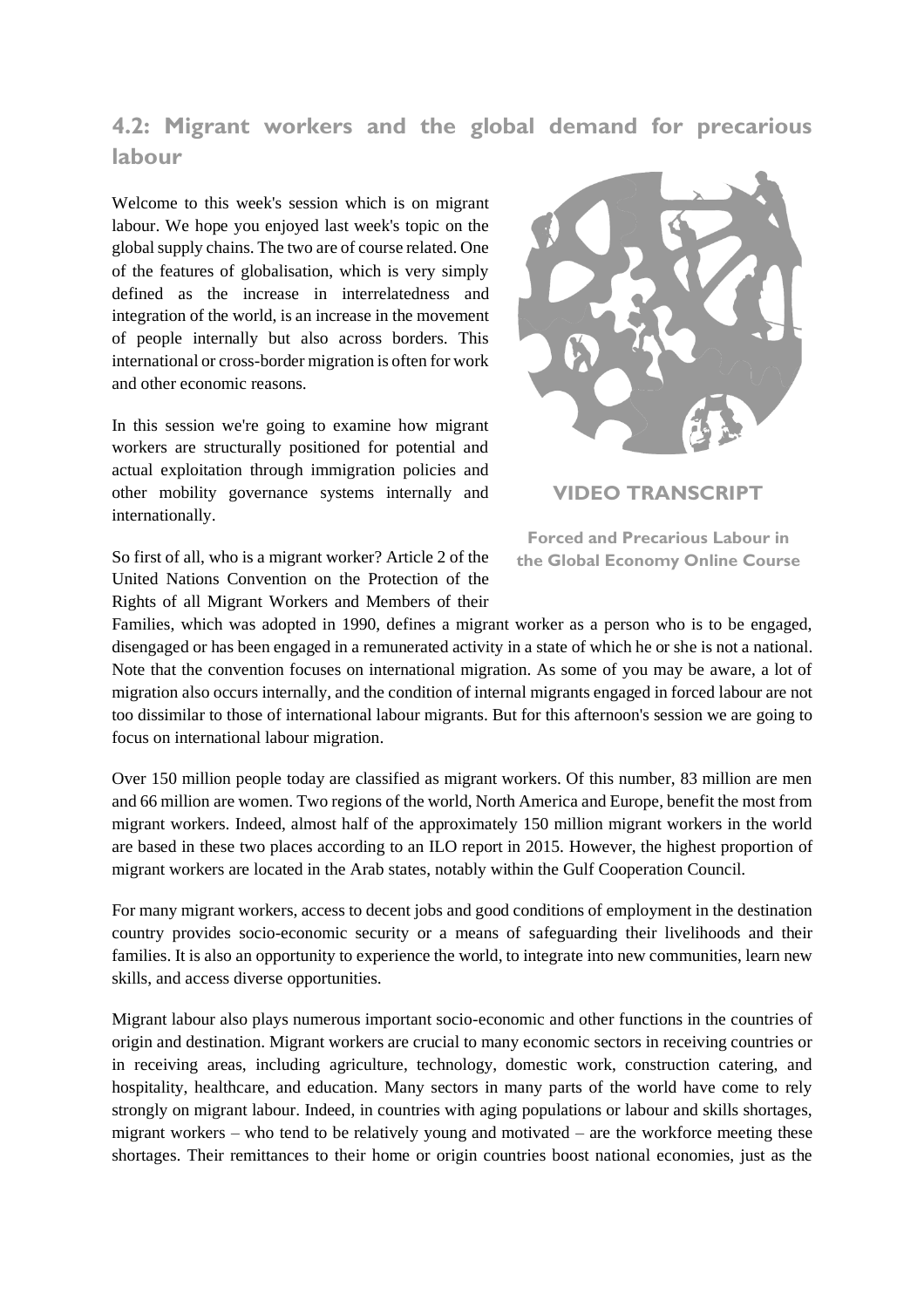positive skills values and knowledge they pick up abroad could also be brought to bear on the development and betterment of their own countries or local communities.

So migrant workers, we can all agree, provide very strong benefits to the global economy and to their home as well as to destination countries. Paradoxically, migrant labourers, whether they are internal or international, are not particularly valued or protected in the beneficiary communities. Historically various societies have had fears about outsiders, and a variety of measures have been employed to control their mobility and their labour. If we look at England as an example, the Poor Laws of 1601, the Law of Settlement in 1662, and the 1824 Vagrancy Act were all deployed to depict outsiders, the homeless, the poor, and other categories of people as threats to society who needed to be controlled or, even worse, punished. These same measures are still applied in diverse parts of the world to both internal and international migrant workers.

This historical anxiety is also presented today in government policy and public concerns about immigration, and rise in anti-immigrant sentiments in different parts of the world. Policy as well as public and popular discourses in different parts of the world today are laced with fears about immigrants who are supposedly stealing jobs from locals, who are supposedly undeservedly benefiting from state welfare payments, and who are undeservedly taking advantage of other opportunities. As a result, just as the poor laws and vagrancy laws were used to control transient workers, we have laws in different parts of the world to stop people from moving internally. Governments and state parties have also established diverse policies and governance systems to control the mobility and labour of migrants internationally.

These regimes together work to generate a large supply of cheap and vulnerable labour – people whose freedoms and right as workers are usually more restricted than other national workers. A common example of these measures is sponsorship or tied-visa systems. The ability to move from one employer to another is generally considered to be a basic feature of free-wage labour, yet these systems effectively ensure that this fundamental freedom is denied to many migrant workers. This isn't always explicit. In the USA, for example, the H-1B temporary visa does not technically deny migrant workers the right to change employers. If a worker did so, however, they would have to restart their applications for a green card or a secure stay. This high cost ensures that workers only rarely leave their employers, even if they are being exploited or paid or treated worse than their colleagues.

The situation of migrant domestic workers deserves special mention in this discussion. It's an area of migrant labour where exploitation and abuse is most prevalent as an outcome of the sponsorship visa systems. Ample evidence from the UK, in Lebanon, in Qatar and elsewhere shows that domestic workers, who are typically women, routinely experience non-payment of wages, forced confinement, lack of holidays or time off, and verbal physical and psychological abuse. But because they often live in the same household as their employers, they are frequently afraid to speak out for fear of retaliation.

By far the biggest obstacle for migrant domestic workers and different categories of migrant labourers is that they are unable to make use of the protections that exist within immigration and labour regulations. With tied visas there's always a risk of retaliation when the migrant labourer complains of exploitation or abuse, and doing so could open them up to deportation or immigration proceedings. There's also the risk that their stay in the country becomes illegal, which would jeopardise their presence in the country where they work, their ability to cater for themselves, and their ability to send remittances to their families. All of this is premised on staying with that same employer, or where possible on